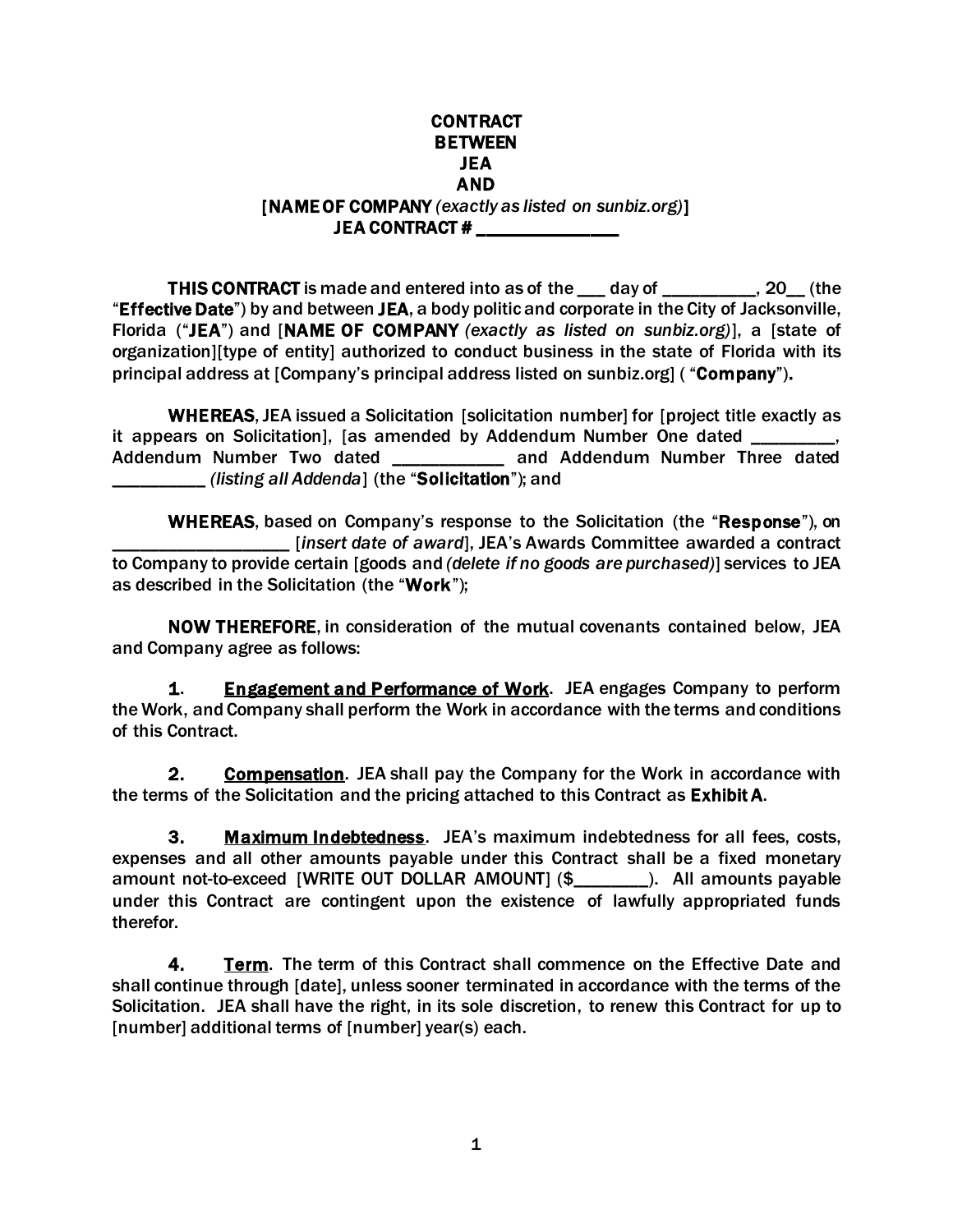5. Contract Documents. This Contract consists of the following documents which are incorporated by reference as if fully set forth herein and which, in case of conflict, shall have priority in the order listed below:

- This document (including all attachments and exhibits hereto), as modified by any subsequently signed amendments
- Any Addenda to the Solicitation issued by JEA
- The Solicitation as originally issued by JEA, including all amendments, technical specifications, appendices and exhibits thereto
- The Response, provided, however, that any terms in the Response that are inconsistent with the Solicitation shall not be included in this Contract, unless expressly agreed to in writing by JEA

*Insert the following for any provisions which have been negotiated or otherwise changed from or added to the Solicitation other than in an Addendum issued by JEA Omit sections 6 and 7 if no changes*

*For changes:*

6. Additional Provisions. Section \_\_\_ of the Solicitation is deleted in its entirety and replaced with the following provision:

### *[insert new provision] [repeat for each amended provision]*

*For additions:*

**7.** Additional Provisions. The following provisions are added to the terms and conditions contained in the Solicitation:

*[insert new provision(s)]*

8. Notices. All notices under this Contract shall be in writing and shall be delivered by certified mail, return receipt requested, or by other delivery with receipt to the following:

As to JEA:

JEA 21 W. Church Street Jacksonville, Florida 32202 Attn: [Name, Project Manager]

and to: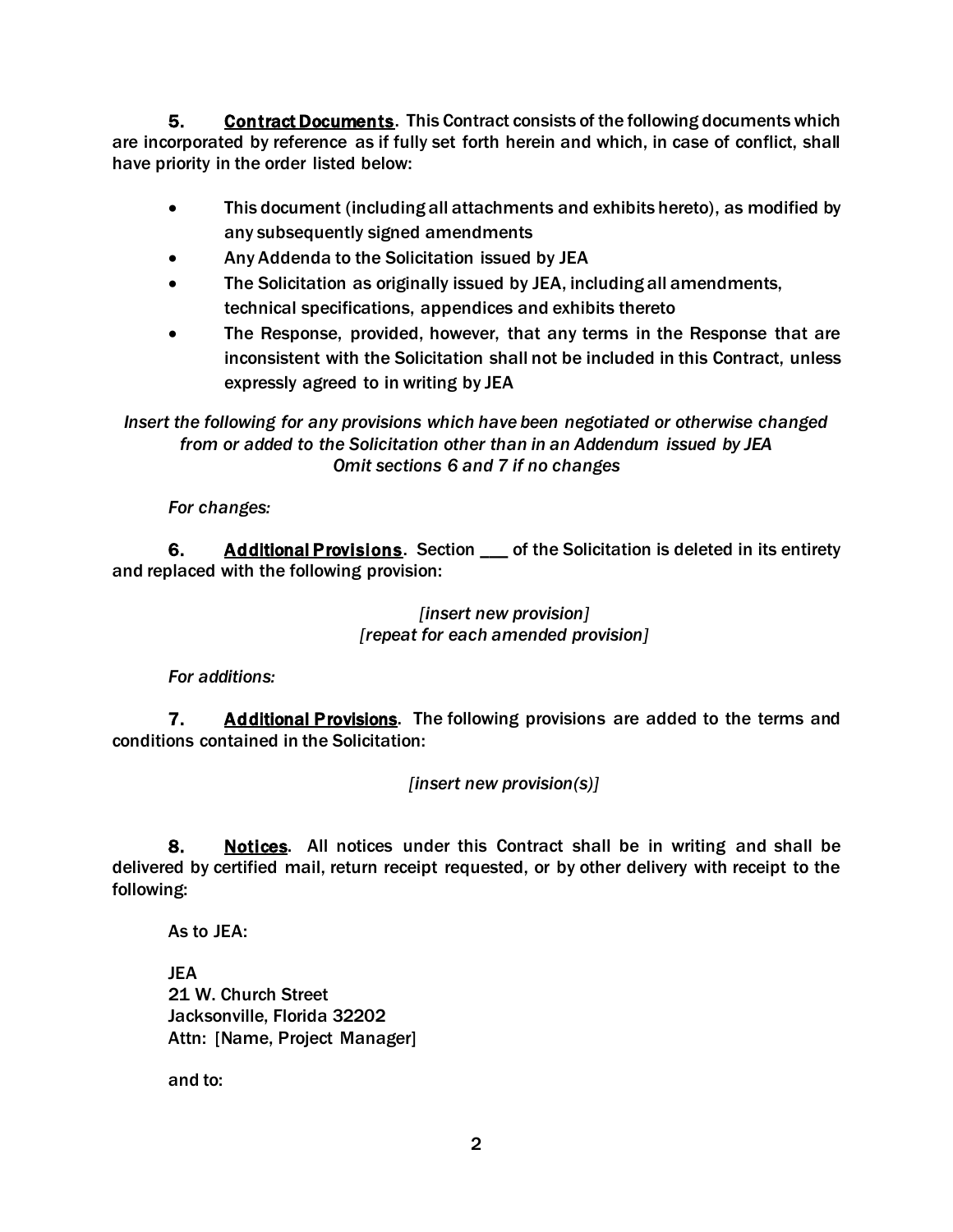JEA 21 W. Church Street, CC-6 Jacksonville, Florida 32202 Attn: Heather Beard, Procurement Contract Administration

As to the Company:

[Company name] [Company address] [Attn: Name and Title]

7. Authority. Company represents and warrants to JEA that Company has full right and authority to execute and perform its obligations under this Contract, and Company and the person(s) signing this Contract on Company's behalf represent and warrant to JEA that such person(s) are duly authorized to execute this Contract on Company's behalf without further consent or approval by anyone. Company shall deliver to JEA promptly upon request all documents reasonably requested by JEA to evidence such authority.

8. Entire Agreement. This Contract constitutes the entire agreement between the parties hereto for the Work to be performed and furnished by the Company. No statement, representation, writing, understanding, agreement, course of action or course of conduct, made by either party or any representative of either party, which is not expressed herein shall be binding. Company may not unilaterally modify the terms of this Contract by affixing additional terms to materials delivered to JEA (e.g., "shrink wrap" terms accompanying or affixed to a deliverable) or by including such terms on a purchase order or payment document. Company acknowledges that it is entering into this Contract for its own purposes and not for the benefit of any third party.

9. **Amendments.** All changes to, additions to, modifications of, or amendment to this Contract, or any of the terms, provisions and conditions hereof, shall be binding only when in writing and signed by the authorized officer, agent or representative of each of the parties to this Contract.

**10.** Counterparts. This Contract, and all amendments hereto, may be executed in several counterparts, each of which shall be deemed an original, and all of such counterparts together shall constitute one and the same instrument. This Contract may be delivered by facsimile or by email transmittal of a PDF image, and such facsimile or PDF counterparts shall be valid and binding on JEA and Company with the same effect as if original signatures had been exchanged.

### [Remainder of page left blank intentionally. Signature page follows immediately.]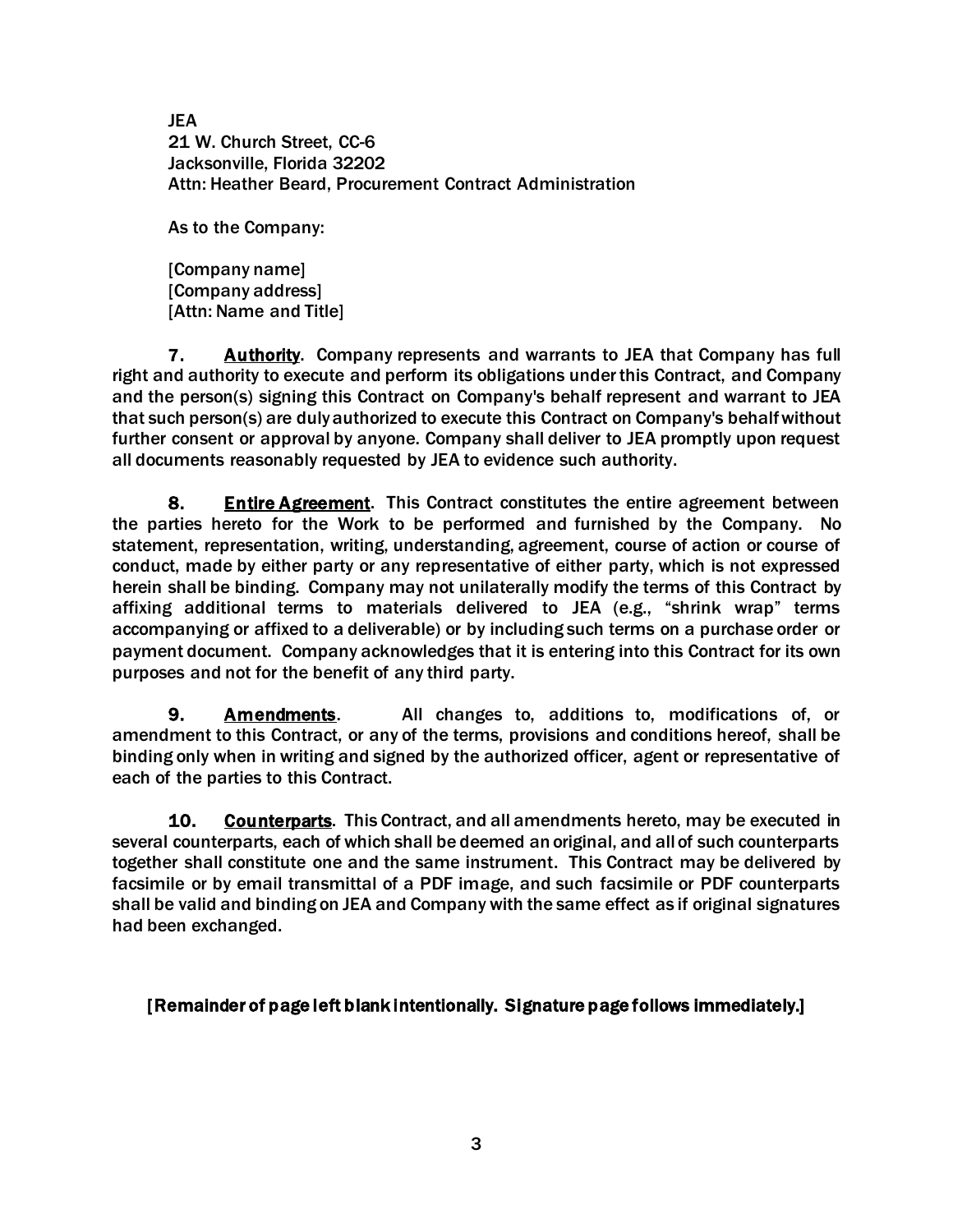IN WITNESS WHEREOF, JEA and Company have duly executed this Contract as of the Effective Date.

## JEA

\_\_\_\_\_\_\_\_\_\_\_\_\_\_\_\_\_\_\_\_\_\_\_\_\_\_\_\_\_\_ By: \_\_\_\_\_\_\_\_\_\_\_\_\_\_\_\_\_\_\_\_\_\_\_\_\_\_\_\_\_\_\_\_ Witness **Witness** Jenny McCollum Director, Procurement Services

> [COMPANY NAME *(exactly as listed on sunbiz.org)*]

\_\_\_\_\_\_\_\_\_\_\_\_\_\_\_\_\_\_\_\_\_\_\_\_\_\_\_\_\_\_ By: \_\_\_\_\_\_\_\_\_\_\_\_\_\_\_\_\_\_\_\_\_\_\_\_\_\_\_\_\_\_\_\_ Witness Print Name: \_\_\_\_\_\_\_\_\_\_\_\_\_\_\_\_\_\_\_\_\_\_\_\_\_ Title: \_\_\_\_\_\_\_\_\_\_\_\_\_\_\_\_\_\_\_\_\_\_\_\_\_\_\_\_\_\_\_

Form Approved:

\_\_\_\_\_\_\_\_\_\_\_\_\_\_\_\_\_\_\_\_\_\_\_ Office of General Counsel

GC-#1344706-v1-JEA\_Contract\_Template.docx